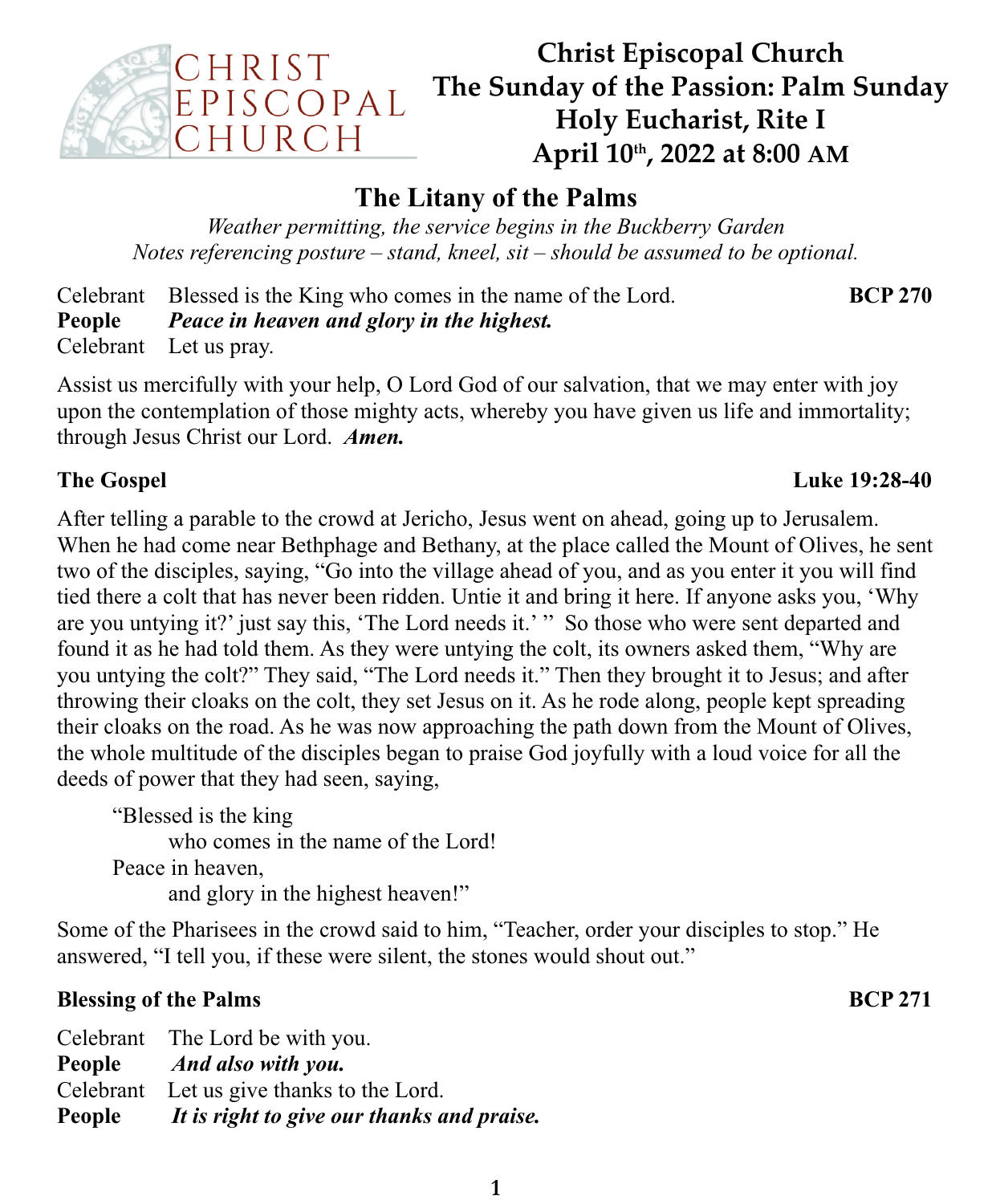through your Son Jesus Christ our Lord. On this day he entered the holy city of Jerusalem in triumph, and was proclaimed as King of kings by those who spread their garments and branches of palm along his way. Let these branches be for us signs of his victory, and grant that we who bear them in his name may ever hail him as our King, and follow him in the way that leads to eternal life; who lives and reigns in glory with you and the Holy Spirit, now and for ever. Amen. Celebrant Blessed is he who comes in the name of the Lord. **People** *Hosanna in the highest.*

It is right to praise you, Almighty God, for the acts of love by which you have redeemed us

**The Procession**

Deacon Let us go forth in peace. **People** *In the name of Christ. Amen.*

*The congregation processes, all waving palms. The Procession stops at the red doors and the celebrant says:* 

Almighty God, whose most dear Son went not up to joy but first he suffered pain, and entered not into glory before he was crucified: Mercifully grant that we, walking in the way of the cross, may find it none other than the way of life and peace; through Jesus Christ our Lord. *Amen.*

## **Collect of the Day BCP 219**

Celebrant The Lord be with you. **People** *And with thy spirit.* Celebrant Let us pray..

Almighty and everliving God, in your tender love for the human race you sent your Son our Savior Jesus Christ to take upon him our nature, and to suffer death upon the cross, giving us the example of his great humility: Mercifully grant that we may walk in the way of his suffering, and also share in his resurrection; through Jesus Christ our Lord, who lives and reigns with you and the Holy Spirit, one God, for ever and ever. *Amen.*

## **The First Lesson** *Seated* **Isaiah 50:4-9a**

The Lord GOD has given me the tongue of a teacher, that I may know how to sustain the weary with a word. Morning by morning he wakens wakens my ear to listen as those who are taught. The Lord GOD has opened my ear, and I was not rebellious, I did not turn backward. I gave my back to those who struck me,

**2**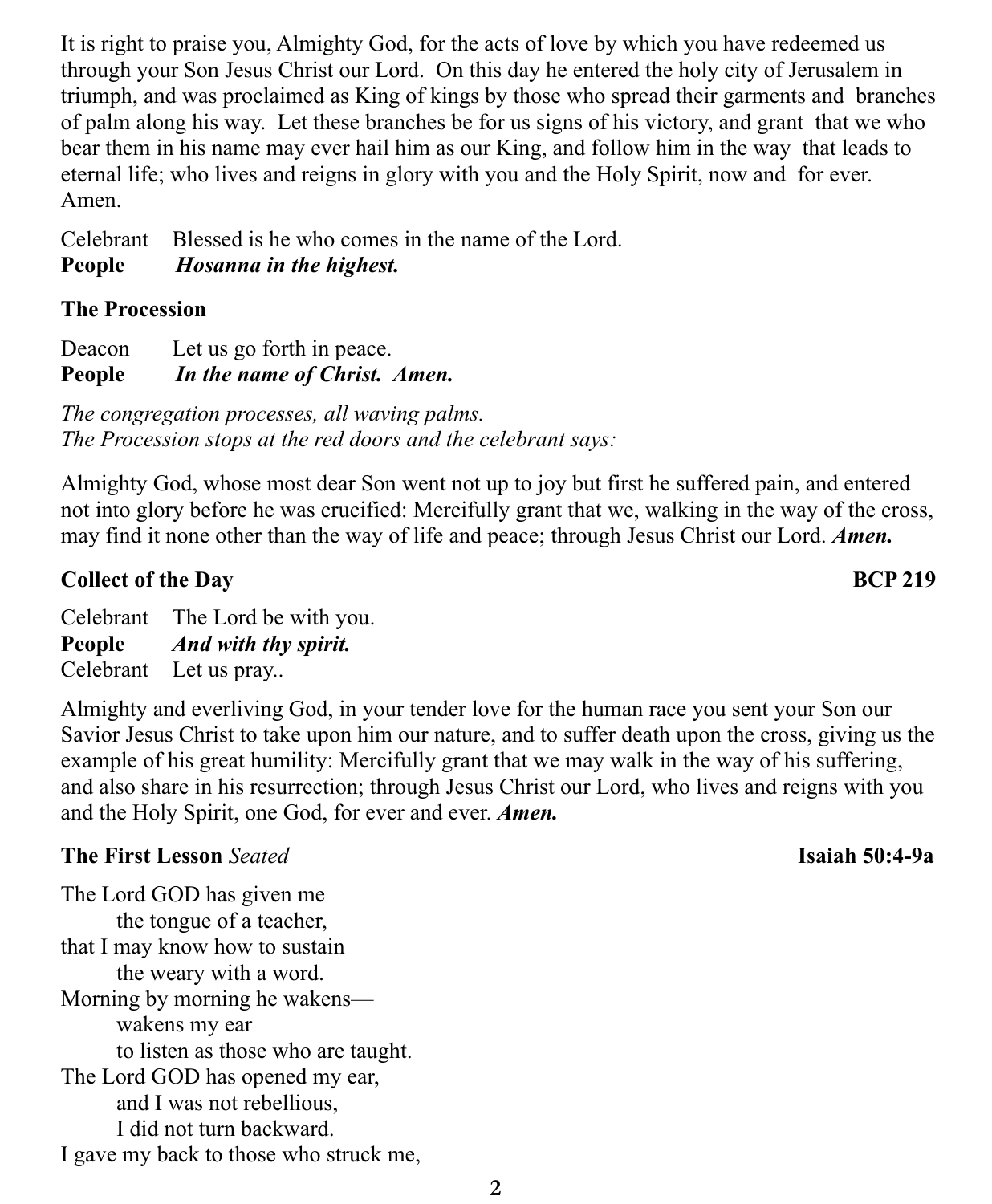and my cheeks to those who pulled out the beard; I did not hide my face from insult and spitting. The Lord GOD helps me; therefore I have not been disgraced; therefore I have set my face like flint, and I know that I shall not be put to shame; he who vindicates me is near. Who will contend with me? Let us stand up together. Who are my adversaries? Let them confront me. It is the Lord GOD who helps me; who will declare me guilty? Reader The Word of the Lord. **People** *Thanks be to God.* **Psalm 31:9-16** BCP 623

9 Have mercy on me, O LORD, for I am in trouble; my eye is consumed with sorrow, and also my throat and my belly.

## *<sup>10</sup> For my life is wasted with grief, and my years with sighing; my strength fails me because of affliction, and my bones are consumed.*

<sup>11</sup> I have become a reproach to all my enemies and even to my neighbors, a dismay to those of my acquaintance; when they see me in the street they avoid me.

*<sup>12</sup> I am forgotten like a dead man, out of mind; I am as useless as a broken pot.*

<sup>13</sup> For I have heard the whispering of the crowd; fear is all around; they put their heads together against me; they plot to take my life.

## *<sup>14</sup> But as for me, I have trusted in you, O LORD.*

## *I have said, "You are my God.*

<sup>15</sup> My times are in your hand;

rescue me from the hand of my enemies, and from those who persecute me.

*<sup>16</sup> Make your face to shine upon your servant, and in your loving-kindness save me."*

# **The Second Lesson Philippians 2:5-11**

Let the same mind be in you that was in Christ Jesus,

who, though he was in the form of God, did not regard equality with God as something to be exploited, but emptied himself,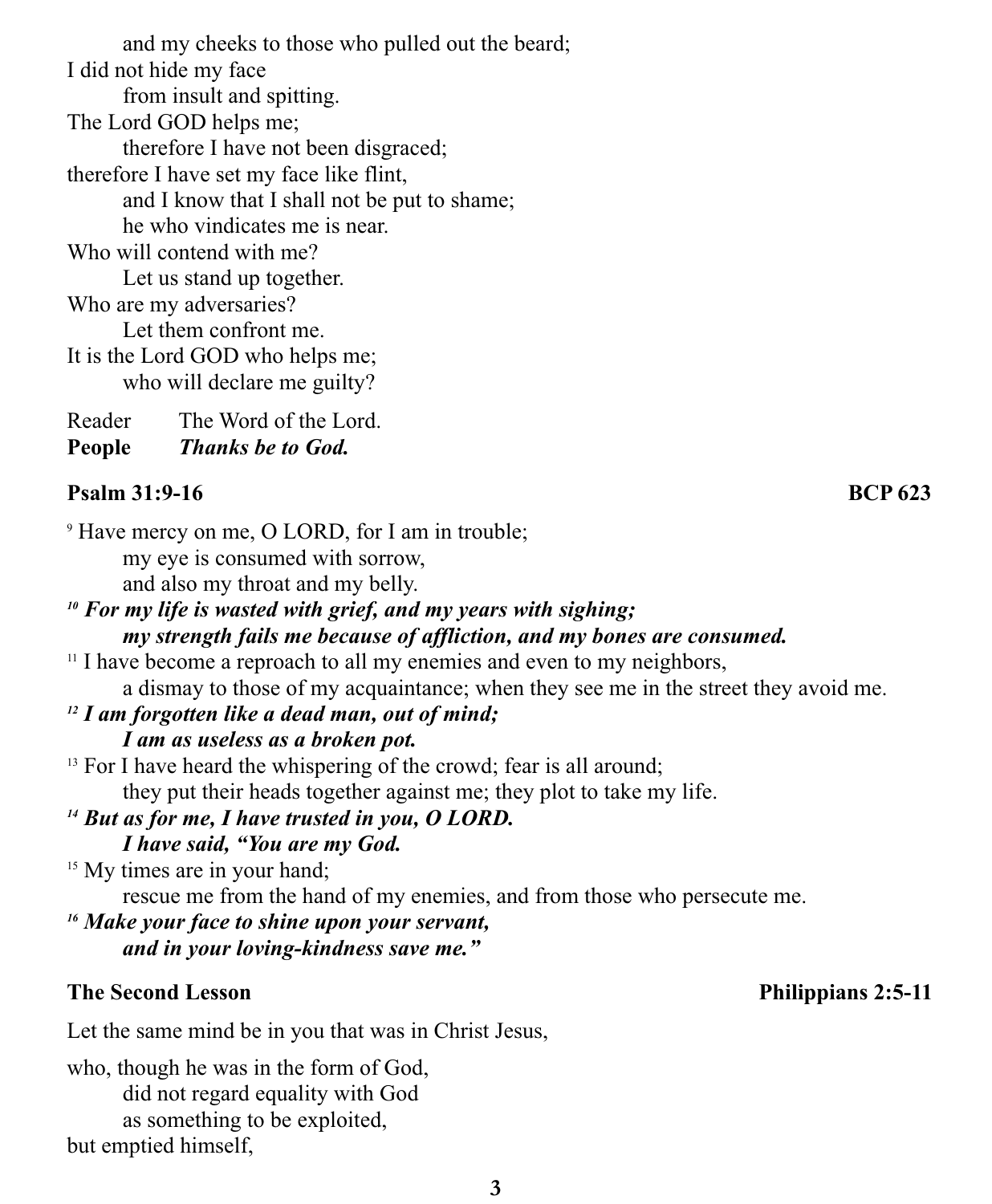taking the form of a slave, being born in human likeness. And being found in human form, he humbled himself and became obedient to the point of death even death on a cross. Therefore God also highly exalted him and gave him the name that is above every name, so that at the name of Jesus every knee should bend, in heaven and on earth and under the earth, and every tongue should confess that Jesus Christ is Lord, to the glory of God the Father.

Reader The Word of the Lord.

**People** *Thanks be to God.*

### **The Passion of Our Lord Jesus Christ Christ Luke 22:14-23:56**

*Remain seated until the mention of "Then they brought Jesus to the place called Golgotha (which means the place of a skull)."*

When the hour for the Passover meal came, Jesus took his place at the table, and the apostles with him. He said to them, "I have eagerly desired to eat this Passover with you before I suffer; for I tell you, I will not eat it until it is fulfilled in the kingdom of God." Then he took a cup, and after giving thanks he said, "Take this and divide it among yourselves; for I tell you that from now on I will not drink of the fruit of the vine until the kingdom of God comes." Then he took a loaf of bread, and when he had given thanks, he broke it and gave it to them, saying, "This is my body, which is given for you. Do this in remembrance of me." And he did the same with the cup after supper, saying, "This cup that is poured out for you is the new covenant in my blood. But see, the one who betrays me is with me, and his hand is on the table. For the Son of Man is going as it has been determined, but woe to that one by whom he is betrayed!" Then they began to ask one another, which one of them it could be who would do this.

A dispute also arose among them as to which one of them was to be regarded as the greatest. But he said to them, "The kings of the Gentiles lord it over them; and those in authority over them are called benefactors. But not so with you; rather the greatest among you must become like the youngest, and the leader like one who serves. For who is greater, the one who is at the table or the one who serves? Is it not the one at the table? But I am among you as one who serves.

"You are those who have stood by me in my trials; and I confer on you, just as my Father has conferred on me, a kingdom, so that you may eat and drink at my table in my kingdom, and you will sit on thrones judging the twelve tribes of Israel.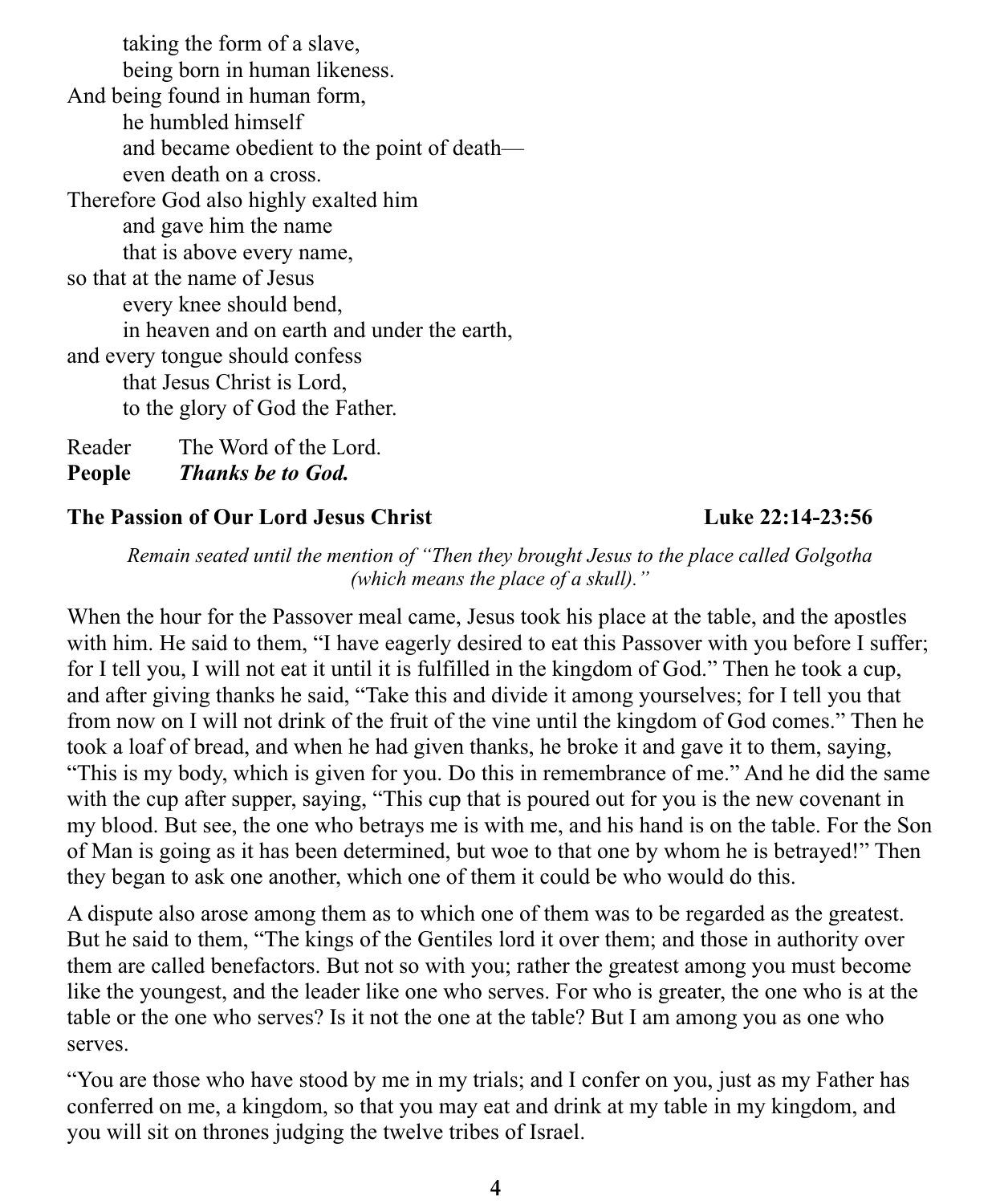"Simon, Simon, listen! Satan has demanded to sift all of you like wheat, but I have prayed for you that your own faith may not fail; and you, when once you have turned back, strengthen your brothers." And he said to him, "Lord, I am ready to go with you to prison and to death!" Jesus said, "I tell you, Peter, the cock will not crow this day, until you have denied three times that you know me."

He said to them, "When I sent you out without a purse, bag, or sandals, did you lack anything?" They said, "No, not a thing." He said to them, "But now, the one who has a purse must take it, and likewise a bag. And the one who has no sword must sell his cloak and buy one. For I tell you, this scripture must be fulfilled in me, 'And he was counted among the lawless'; and indeed what is written about me is being fulfilled." They said, "Lord, look, here are two swords." He replied, "It is enough."

He came out and went, as was his custom, to the Mount of Olives; and the disciples followed him. When he reached the place, he said to them, "Pray that you may not come into the time of trial." Then he withdrew from them about a stone's throw, knelt down, and prayed, "Father, if you are willing, remove this cup from me; yet, not my will but yours be done." Then an angel from heaven appeared to him and gave him strength. In his anguish he prayed more earnestly, and his sweat became like great drops of blood falling down on the ground. When he got up from prayer, he came to the disciples and found them sleeping because of grief, and he said to them, "Why are you sleeping? Get up and pray that you may not come into the time of trial."

While he was still speaking, suddenly a crowd came, and the one called Judas, one of the twelve, was leading them. He approached Jesus to kiss him; but Jesus said to him, "Judas, is it with a kiss that you are betraying the Son of Man?" When those who were around him saw what was coming, they asked, "Lord, should we strike with the sword?" Then one of them struck the slave of the high priest and cut off his right ear. But Jesus said, "No more of this!" And he touched his ear and healed him. Then Jesus said to the chief priests, the officers of the temple police, and the elders who had come for him, "Have you come out with swords and clubs as if I were a bandit? When I was with you day after day in the temple, you did not lay hands on me. But this is your hour, and the power of darkness!"

Then they seized him and led him away, bringing him into the high priest's house. But Peter was following at a distance. When they had kindled a fire in the middle of the courtyard and sat down together, Peter sat among them. Then a servant-girl, seeing him in the firelight, stared at him and said, "This man also was with him." But he denied it, saying, "Woman, I do not know him." A little later someone else, on seeing him, said, "You also are one of them." But Peter said, "Man, I am not!" Then about an hour later still another kept insisting, "Surely this man also was with him; for he is a Galilean." But Peter said, "Man, I do not know what you are talking about!" At that moment, while he was still speaking, the cock crowed. The Lord turned and looked at Peter. Then Peter remembered the word of the Lord, how he had said to him, "Before the cock crows today, you will deny me three times." And he went out and wept bitterly.

Now the men who were holding Jesus began to mock him and beat him; they also blindfolded him and kept asking him, "Prophesy! Who is it that struck you?" They kept heaping many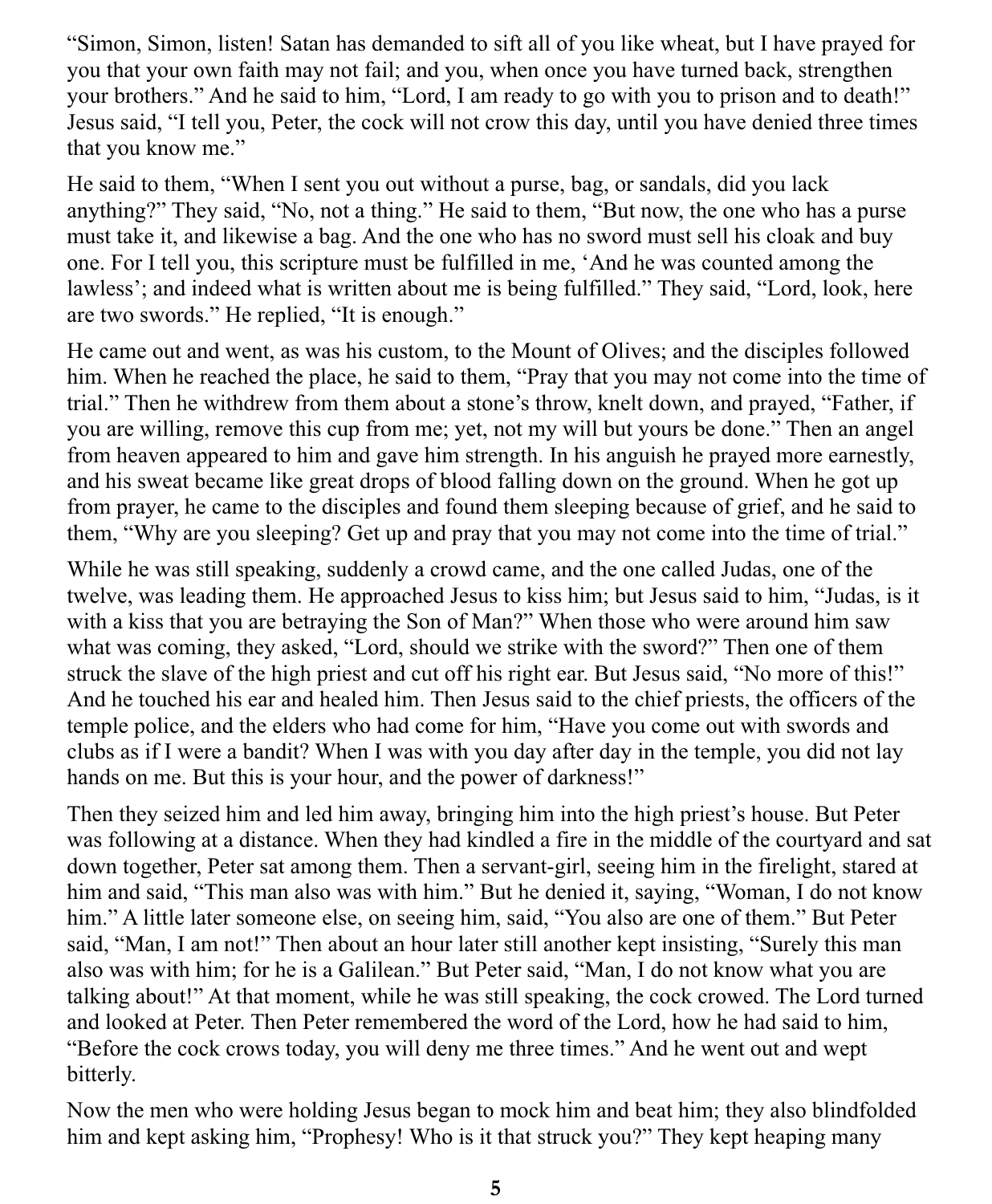other insults on him.

When day came, the assembly of the elders of the people, both chief priests and scribes, gathered together, and they brought him to their council. They said, "If you are the Messiah, tell us." He replied, "If I tell you, you will not believe; and if I question you, you will not answer. But from now on the Son of Man will be seated at the right hand of the power of God." All of them asked, "Are you, then, the Son of God?" He said to them, "You say that I am." Then they said, "What further testimony do we need? We have heard it ourselves from his own lips!"

Then the assembly rose as a body and brought Jesus before Pilate. They began to accuse him, saying, "We found this man perverting our nation, forbidding us to pay taxes to the emperor, and saying that he himself is the Messiah, a king." Then Pilate asked him, "Are you the king of the Jews?" He answered, "You say so." Then Pilate said to the chief priests and the crowds, "I find no basis for an accusation against this man." But they were insistent and said, "He stirs up the people by teaching throughout all Judea, from Galilee where he began even to this place."

When Pilate heard this, he asked whether the man was a Galilean. And when he learned that he was under Herod's jurisdiction, he sent him off to Herod, who was himself in Jerusalem at that time. When Herod saw Jesus, he was very glad, for he had been wanting to see him for a long time, because he had heard about him and was hoping to see him perform some sign. He questioned him at some length, but Jesus gave him no answer. The chief priests and the scribes stood by, vehemently accusing him. Even Herod with his soldiers treated him with contempt and mocked him; then he put an elegant robe on him, and sent him back to Pilate. That same day Herod and Pilate became friends with each other; before this they had been enemies.

Pilate then called together the chief priests, the leaders, and the people, and said to them, "You brought me this man as one who was perverting the people; and here I have examined him in your presence and have not found this man guilty of any of your charges against him. Neither has Herod, for he sent him back to us. Indeed, he has done nothing to deserve death. I will therefore have him flogged and release him."

Then they all shouted out together, "Away with this fellow! Release Barabbas for us!" (This was a man who had been put in prison for an insurrection that had taken place in the city, and for murder.) Pilate, wanting to release Jesus, addressed them again; but they kept shouting, "Crucify, crucify him!" A third time he said to them, "Why, what evil has he done? I have found in him no ground for the sentence of death; I will therefore have him flogged and then release him." But they kept urgently demanding with loud shouts that he should be crucified; and their voices prevailed. So Pilate gave his verdict that their demand should be granted. He released the man they asked for, the one who had been put in prison for insurrection and murder, and he handed Jesus over as they wished.

As they led him away, they seized a man, Simon of Cyrene, who was coming from the country, and they laid the cross on him, and made him carry it behind Jesus. A great number of the people followed him, and among them were women who were beating their breasts and wailing for him. But Jesus turned to them and said, "Daughters of Jerusalem, do not weep for me, but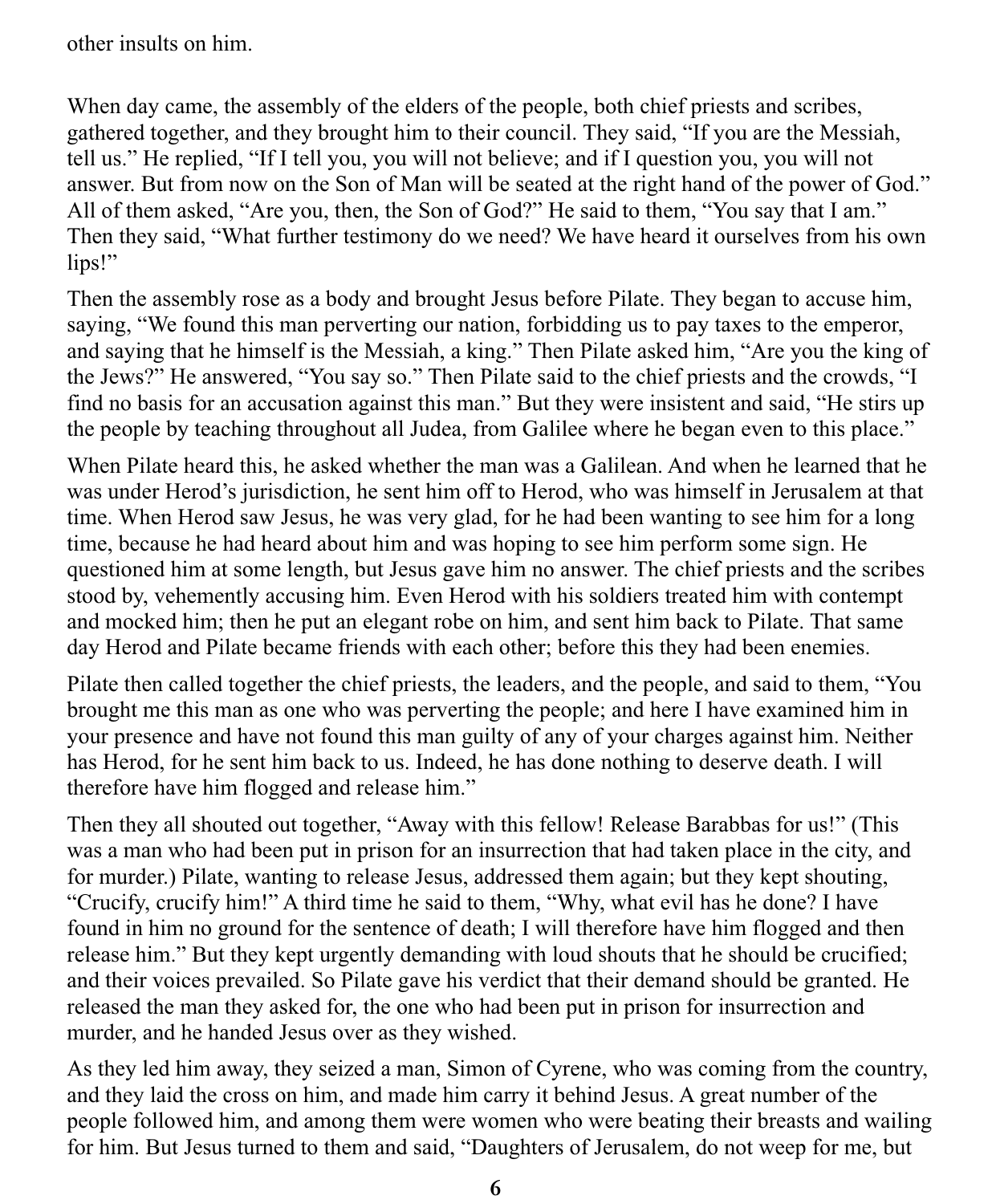weep for yourselves and for your children. For the days are surely coming when they will say, 'Blessed are the barren, and the wombs that never bore, and the breasts that never nursed.' Then they will begin to say to the mountains, 'Fall on us'; and to the hills, 'Cover us.' For if they do this when the wood is green, what will happen when it is dry?"

Two others also, who were criminals, were led away to be put to death with him. *(Please stand as able.)* When they came to the place that is called The Skull, they crucified Jesus there with the criminals, one on his right and one on his left. Then Jesus said, "Father, forgive them; for they do not know what they are doing." And they cast lots to divide his clothing. And the people stood by, watching; but the leaders scoffed at him, saying, "He saved others; let him save himself if he is the Messiah of God, his chosen one!" The soldiers also mocked him, coming up and offering him sour wine, and saying, "If you are the King of the Jews, save yourself!" There was also an inscription over him, "This is the King of the Jews."

One of the criminals who were hanged there kept deriding him and saying, "Are you not the Messiah? Save yourself and us!" But the other rebuked him, saying, "Do you not fear God, since you are under the same sentence of condemnation? And we indeed have been condemned justly, for we are getting what we deserve for our deeds, but this man has done nothing wrong." Then he said, "Jesus, remember me when you come into your kingdom." He replied, "Truly I tell you, today you will be with me in Paradise."

It was now about noon, and darkness came over the whole land until three in the afternoon, while the sun's light failed; and the curtain of the temple was torn in two. Then Jesus, crying with a loud voice, said, "Father, into your hands I commend my spirit." Having said this, he breathed his last. When the centurion saw what had taken place, he praised God and said, "Certainly this man was innocent." And when all the crowds who had gathered there for this spectacle saw what had taken place, they returned home, beating their breasts. But all his acquaintances, including the women who had followed him from Galilee, stood at a distance, watching these things.

Now there was a good and righteous man named Joseph, who, though a member of the council, had not agreed to their plan and action. He came from the Jewish town of Arimathea, and he was waiting expectantly for the kingdom of God. This man went to Pilate and asked for the body of Jesus. Then he took it down, wrapped it in a linen cloth, and laid it in a rock-hewn tomb where no one had ever been laid. It was the day of Preparation, and the sabbath was beginning. The women who had come with him from Galilee followed, and they saw the tomb and how his body was laid. Then they returned, and prepared spices and ointments.

On the sabbath they rested according to the commandment.

#### **The Sermon** *Seated* **The Rev. Dr. Steven J. Pankey**

### **The Prayers of the People** *Standing* **by a standing <b>BCP** 328

Let us pray for the whole state of Christ's Church and the world.

Almighty and everliving God, who in thy holy Word hast taught us to make prayers, and supplications, and to give thanks for all: Receive these our prayers which we offer unto thy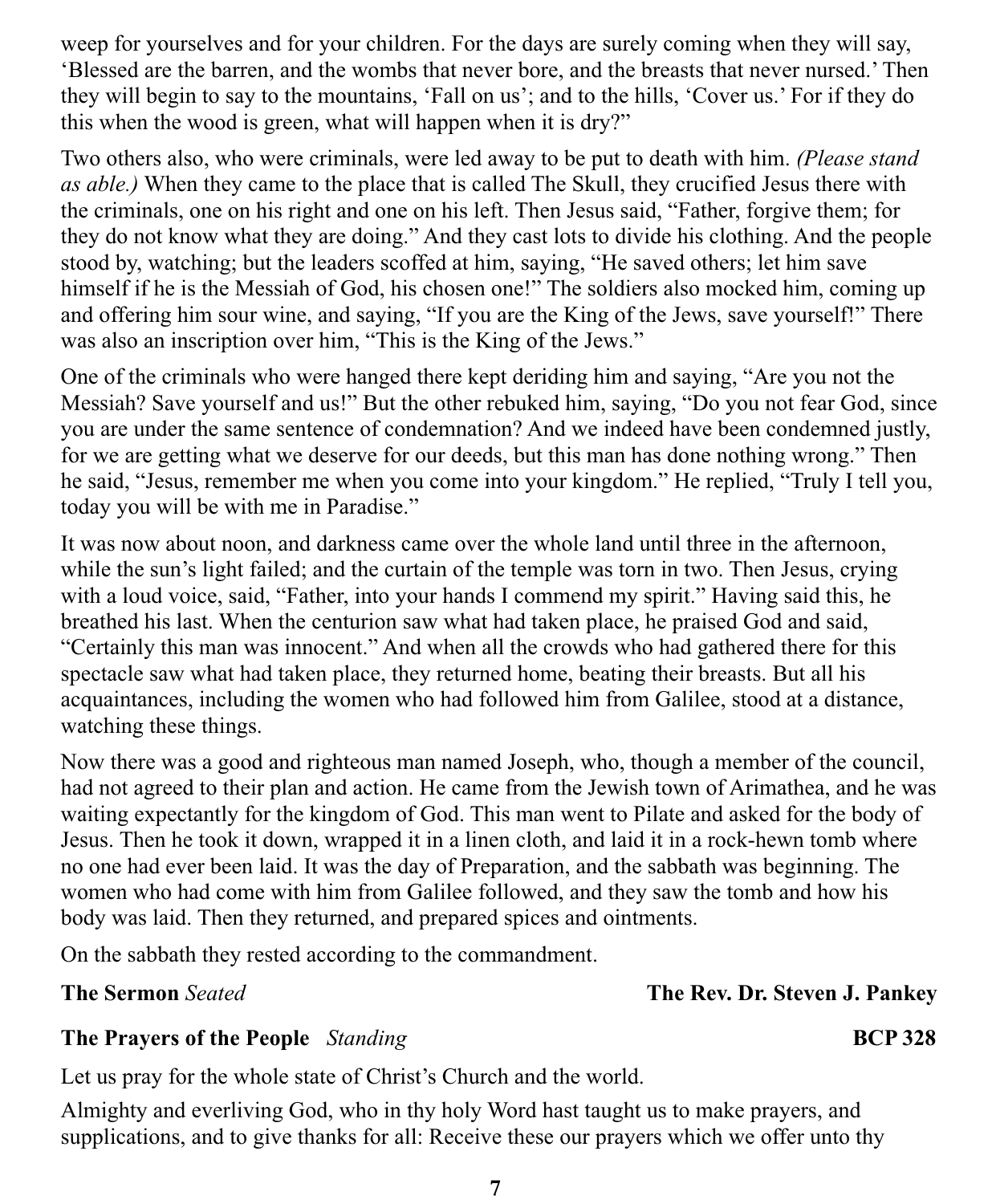divine Majesty, beseeching thee to inspire continually the Universal Church with the spirit of truth, unity, and concord; grant that all those who do confess thy holy Name may agree in the truth of thy holy Word, and live in unity and godly love.

Give grace, O heavenly Father, to all bishops and other ministers, especially Michael, our presiding bishop, Terry, our own bishop, Steve and Becca, our priests, and Kellie and Ken, our deacons, that they may, both by their life and doctrine, set forth thy true and lively Word, and rightly and duly administer thy holy Sacraments.

And to all thy people give thy heavenly grace, and especially to this congregation here present; that, with meek heart and due reverence, they may hear and receive thy holy Word, truly serving thee in holiness and righteousness all the days of their life.

We beseech thee also so to rule the hearts of those who bear the authority of government in this and every land, especially Joseph, our president, Andy, our governor, Mike, our county judgeexecutive, Todd, our city mayor, and for those who serve overseas in our military, that they may be led to wise decisions and right actions for the welfare and peace of the world.

Open, O Lord, the eyes of all people to behold thy gracious hand in all thy works, that, rejoicing in thy whole creation, they may honor thee with their substance, and be faithful stewards of thy bounty.

And we most humbly beseech thee, of thy goodness, O Lord, to comfort and succor all those who, in this transitory life, are in trouble, sorrow, need, sickness, or any other adversity.

And we also bless thy holy Name for all thy servants departed this life in thy faith and fear, beseeching thee to grant them continual growth in thy love and service; and to grant us grace so to follow the good examples of all thy saints, that with them we may be partakers of thy heavenly kingdom.

Grant these our prayers, O Father, for Jesus Christ's sake, our only Mediator and Advocate. *Amen.*

**The Peace** *Standing*

Celebrant The peace of the Lord be always with you. **People** *And with thy spirit.*

*All greet one another in the name of the Lord.*

#### **Welcome and Announcements**

## **The Holy Communion**

#### **Eucharistic Prayer I** BCP 333

| Celebrant | The Lord be with you.                 |
|-----------|---------------------------------------|
| People    | And with thy spirit.                  |
| Celebrant | Lift up your hearts.                  |
| People    | We lift them up unto the Lord.        |
| Celebrant | Let us give thanks unto our Lord God. |
| People    | It is meet and right so to do.        |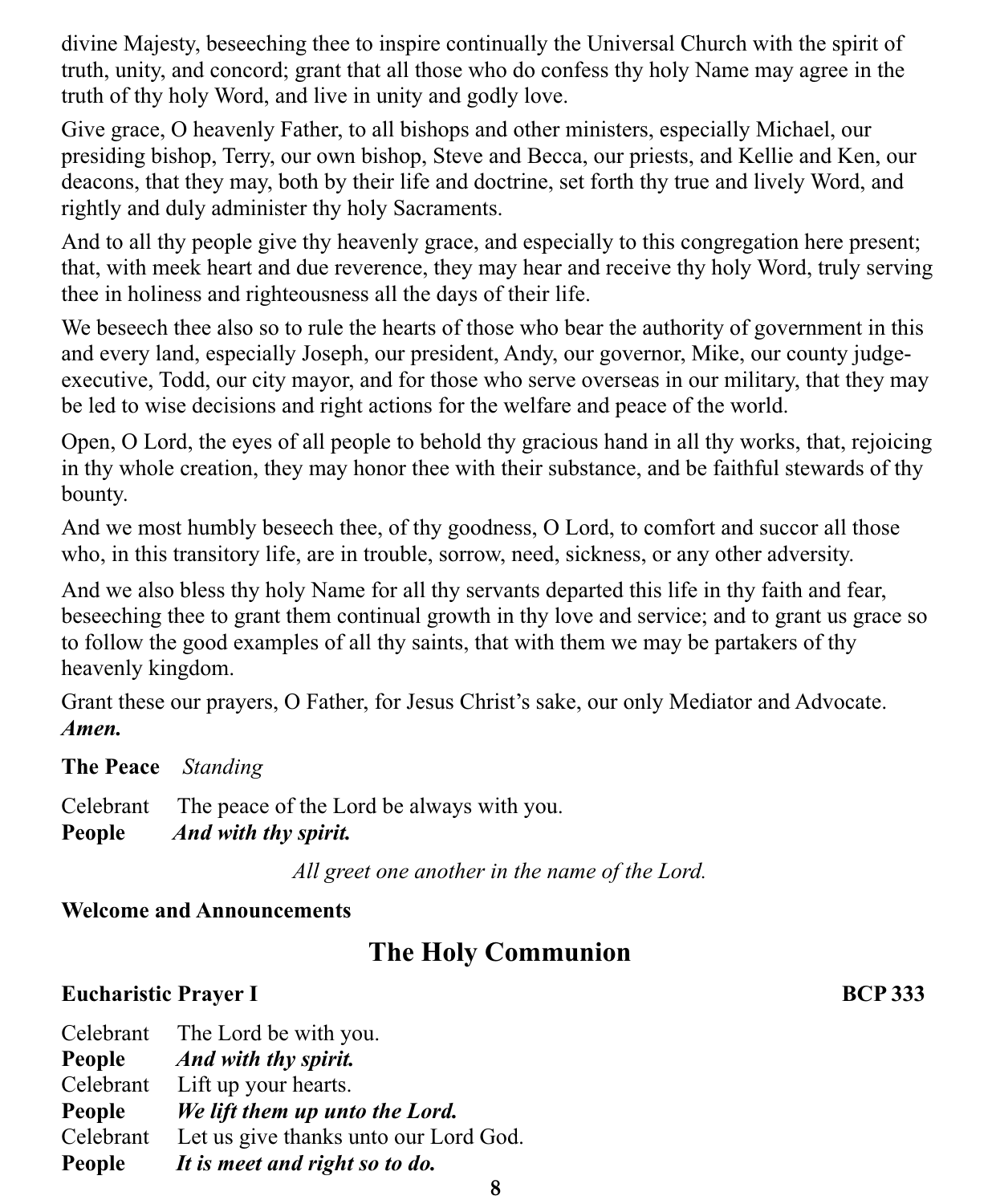It is very meet, right, and our bounden duty, that we should at all times, and in all places, give thanks unto thee, O Lord, holy Father, almighty, everlasting God . . .

Therefore with Angels and Archangels, and with all the company of heaven, we laud and magnify thy glorious Name; evermore praising thee, and saying,

# *Holy, holy, holy, Lord God of Hosts: Heaven and earth are full of thy glory. Glory be to thee, O Lord Most High. Blessed is he that cometh in the name of the Lord. Hosanna in the highest.*

*The people kneel or stand.*

All glory be to thee, Almighty God, our heavenly Father, for that thou, of thy tender mercy, didst give thine only Son Jesus Christ to suffer death upon the cross for our redemption…

By whom, and with whom, in the unity of the Holy Ghost, all honor and glory be unto thee, O Father Almighty, world without end. *AMEN.*

And now, as our Savior Christ hath taught us, we are bold to say,

## **The Lord's Prayer BCP 336**

*Our Father, who art in heaven, hallowed be thy Name, thy kingdom come, thy will be done, on earth as it is in heaven. Give us this day our daily bread. And forgive us our trespasses, as we forgive those who trespass against us. And lead us not into temptation, but deliver us from evil. For thine is the kingdom, and the power, and the glory, for ever and ever. Amen.*

## **Breaking of the Bread BCP 337**

Celebrant Christ our Passover is sacrificed for us; **People** *Therefore let us keep the feast.* 

*We do not presume to come to this thy Table, O merciful Lord, trusting in our own righteousness, but in thy manifold and great mercies. We are not worthy so much as to gather up the crumbs under thy Table. But thou art the same Lord whose property is always to have mercy. Grant us therefore, gracious Lord, so to eat the flesh of thy dear Son Jesus Christ, and to drink his blood, that we may evermore dwell in him and he in us. Amen.*

*All persons baptized in any denomination are invited to receive Holy Communion. If you would like to receive a blessing instead of communion, please cross both arms across your chest. If you need a gluten-free wafer, please cross one arm across your chest.*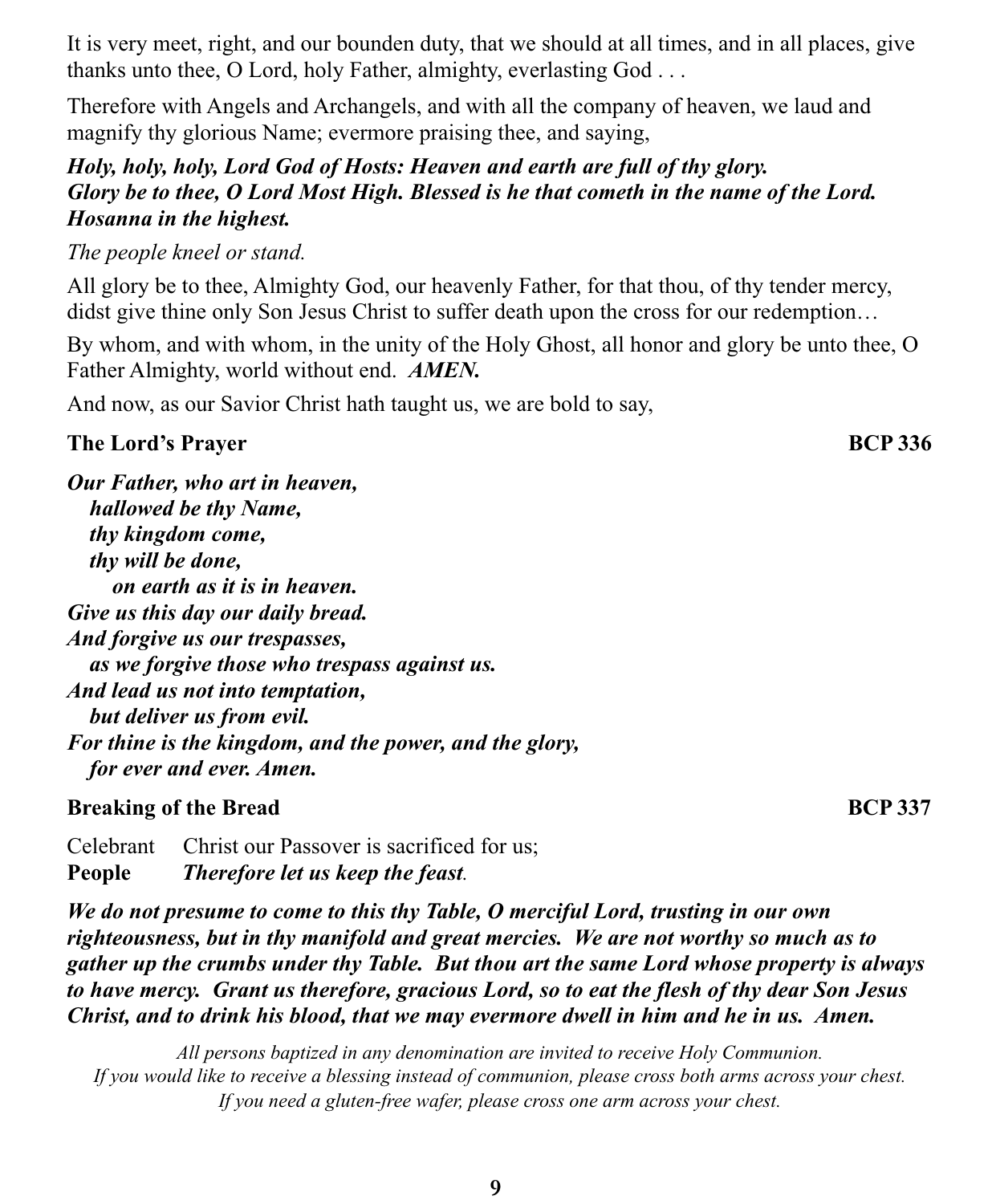#### **Postcommunion Prayer BCP 339**

Celebrant Let us pray.

*Almighty and everliving God, we most heartily thank thee for that thou dost feed us, in these holy mysteries, with the spiritual food of the most precious Body and Blood of thy Son our Savior Jesus Christ; and dost assure us thereby of thy favor and goodness towards us; and that we are very members incorporate in the mystical body of thy Son, the blessed company of all faithful people; and are also heirs, through hope, of thy everlasting kingdom. And we humbly beseech thee, O heavenly Father, so to assist us with thy grace, that we may continue in that holy fellowship, and do all such good works as thou hast prepared for us to walk in; through Jesus Christ our Lord, to whom, with thee and the Holy Ghost, be all honor and glory, world without end. Amen.*

#### **The Dismissal**

All respond *Thanks be to God.* 

*The altar greenery and palms are given to the glory of God and in memory of Jeff and Belinda Jefferson by Mac & Kyla Jefferson and family.*

#### **Ministers in the Service**

| Celebrant          | The Very Rev. Becca Kello       |
|--------------------|---------------------------------|
| Preacher           | The Rev. Dr. Steven J. Pankey   |
| Deacon             | The Rev. Kellie Mysinger        |
| Deacon             | The Rev. Ken Casey              |
| <b>Altar Party</b> | Hannah Stewart, Leonard Edwards |
| Lectors            | Sue Edwards                     |
| Intercessor        | <b>Leonard Edwards</b>          |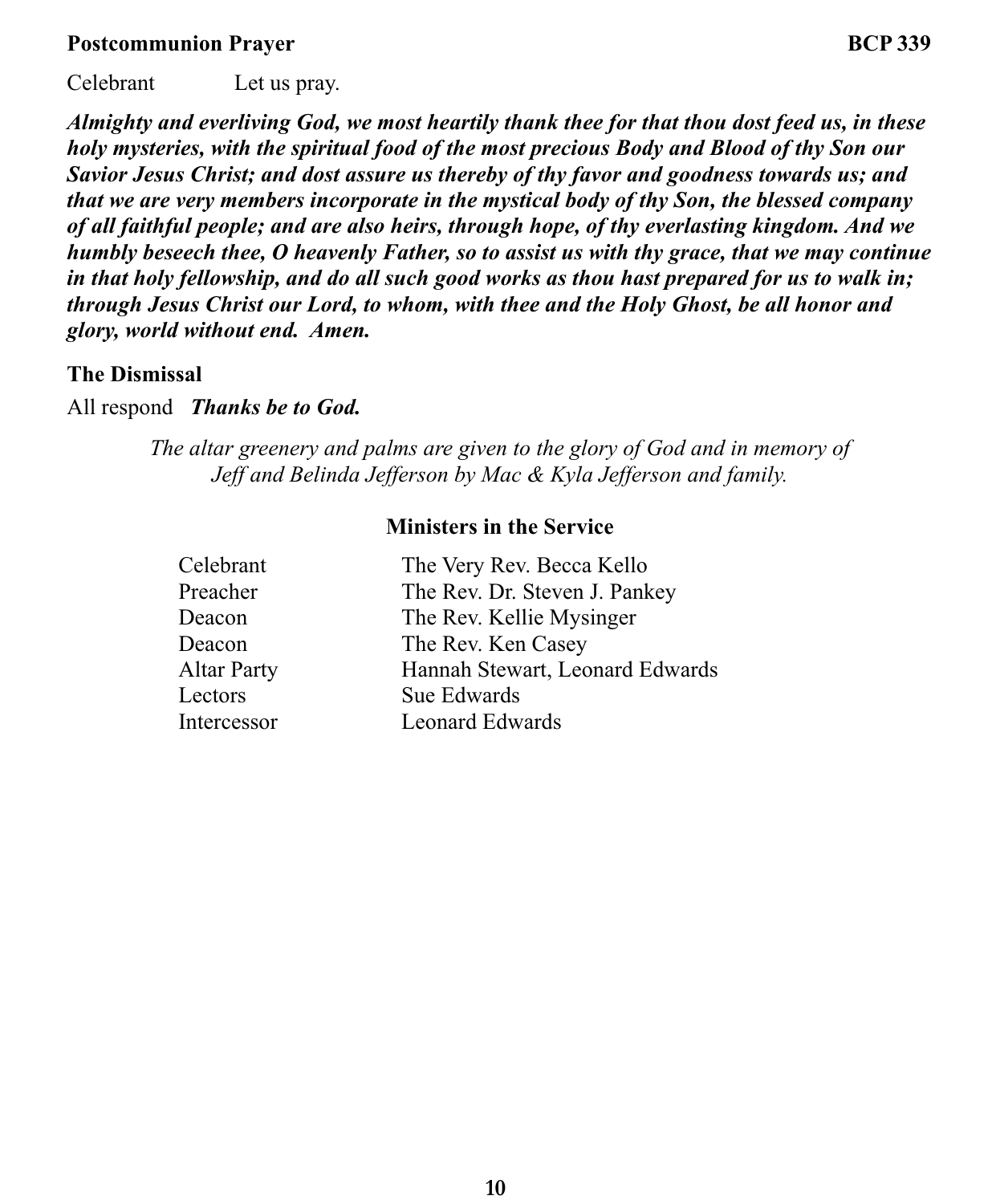## **This Week at Christ Church**

**Sunday, April 10 Palm Sunday 8:00 AM** In-person Holy Eucharist Rite I also live-streamed **9:00 AM** Sunday School – No children's Sunday School **10:00 AM** In-person Holy Eucharist Rite II also live-streamed **5:00 PM – 7:00 PM** Episcopal Youth Community

**Monday, April 11 9:00 AM – 12:00 PM** Education for Ministry **12:00 PM** Rite of Reconciliation - Chapel **5:30 PM – 8:30 PM** Education for Ministry **7:00 PM – 9:00 PM** Narcotics Anonymous – Moore Hall

**Tuesday, April 12 10:00 AM – 12:00 PM** Churches United in Christ HELP Ministry **10:00 AM** Weekly submission deadline for *The Lancet,* the Sunday bulletin announcements, and the Electronic Bulletin Board (email to  $vonda@cecbg.com$ )</u> **12:00 PM – 1:00 PM** Rite of Reconciliation - Chapel **4:00 PM** Yoga – Moore Hall

### **Wednesday, April 13 7:00 AM** Morning Prayer **11:00 AM** Wednesday Community Lunch **12:00 PM - 1:00 PM** Rite of Reconciliation - Chapel **12:00 PM** Healing Eucharist **5:30 PM – 8:30 PM** Episcopal Campus Ministry

**Thursday, April 14 6:00 PM – 7:30 PM** Maundy Thursday Service of Holy Eucharist **7:00 PM – 8:00 AM** Maundy Thursday Prayer Vigil

**Friday, April 15**  Church office is closed **12:00 PM - 12:30 PM** Good Friday Liturgy **6:00 PM – 6:30 PM** Good Friday Stations of the Cross

**Saturday, April 16 8:00 AM** Brotherhood of St. Andrew – Conference Room **6:00 PM – 8:00 PM** Vigil of Easter \*Streamed services can be found at facebook.com/cecbg or https://www.youtube.com/c/CECBG

TO VIEW THE ENTIRE CHURCH CALENDAR, please access our website, cecbg.com.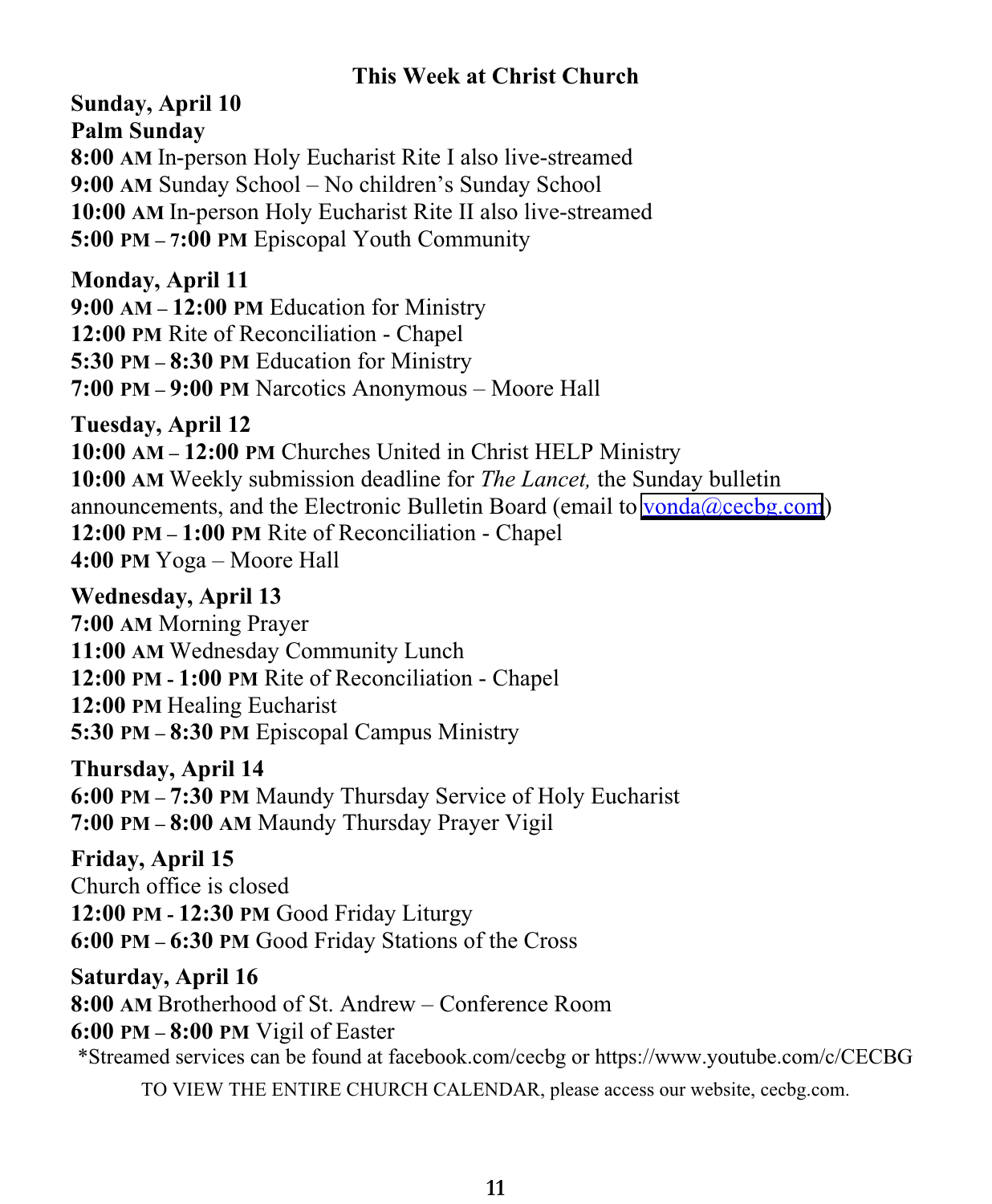### **HAPPY BIRTHDAY!!**

4/11 Abby McReynolds

- 4/12 Judy Adams
- 4/12 Jodene Hughes

4/12 Amanda Derryberry 4/13 Louise Gillock

4/13 Lauren Carmichael

4/14 Pat Hildreth 4/16 Lukas Forbes 4/17 Anthony Frassinelli

## *Worship*

**MAUNDY THURSDAY PRAYER VIGIL** The overnight prayer vigil will take place after the Maundy Thursday service, starting around 7 PM till 8 AM on Good Friday. Each hour of the schedule will need two volunteers: one to sit in prayer vigil in the Chapel with the reserved Sacrament, and one to stay awake with them to watch the door. The registration for the Vigil will take place online, at <https://bit.ly/3wFUb1P>. Watch for parish communications or contact Mother Becca to reserve a time slot.

**EUCHARISTIC VISITORS** After Easter we will be returning to offering in-home Eucharistic Visitations to those who are homebound or unable to attend church. Eucharistic Visitors (EVs) will take communion from church on Sunday at either 8 or 10 and will go to the home or facility of the parishioner scheduled. It involves about a 20-45 minute visit with the person, bringing them bulletins and news from the church, as well as sharing the consecrated bread and wine from our Eucharistic table. If you are interested in returning to this ministry or newly stepping into it, please let Mother Becca know so that she can arrange for a training; and contact her with any other questions.

**LENT 2022** The observance of a holy Lent continues beyond Ash Wednesday with various opportunities for prayer, study, and worship. Beginning March 7th, on Mondays at noon we will walk the Stations of the Cross in the Nave. Tuesdays at noon, our Lent, Literature, and Brown Bag series will meet in person in the Conference Room and online. Pack and lunch and join us as we discuss poetry on the themes of Lent. Wednesdays at noon, our Healing Eucharist will continue each week. Finally, on Thursdays from noon until, beginning March 10th, Mother Becca and Father Steve will be available to hear Confession and offer the Reconciliation of the Penitent.

**LIVESTREAM WORSHIP** will continue at 8:00 AM and 10:00 AM on Sunday mornings on Facebook and YouTube.

## *Learn and Grow*

**CHILDREN'S SUNDAY SCHOOL** cancelled this Sunday, April 10th.

**HOLY LAND 2023** After many delays and changes in plans, we are excited to announce the dates for our trip to the Holy Land. Join Father Steve and Mother Becca as we follow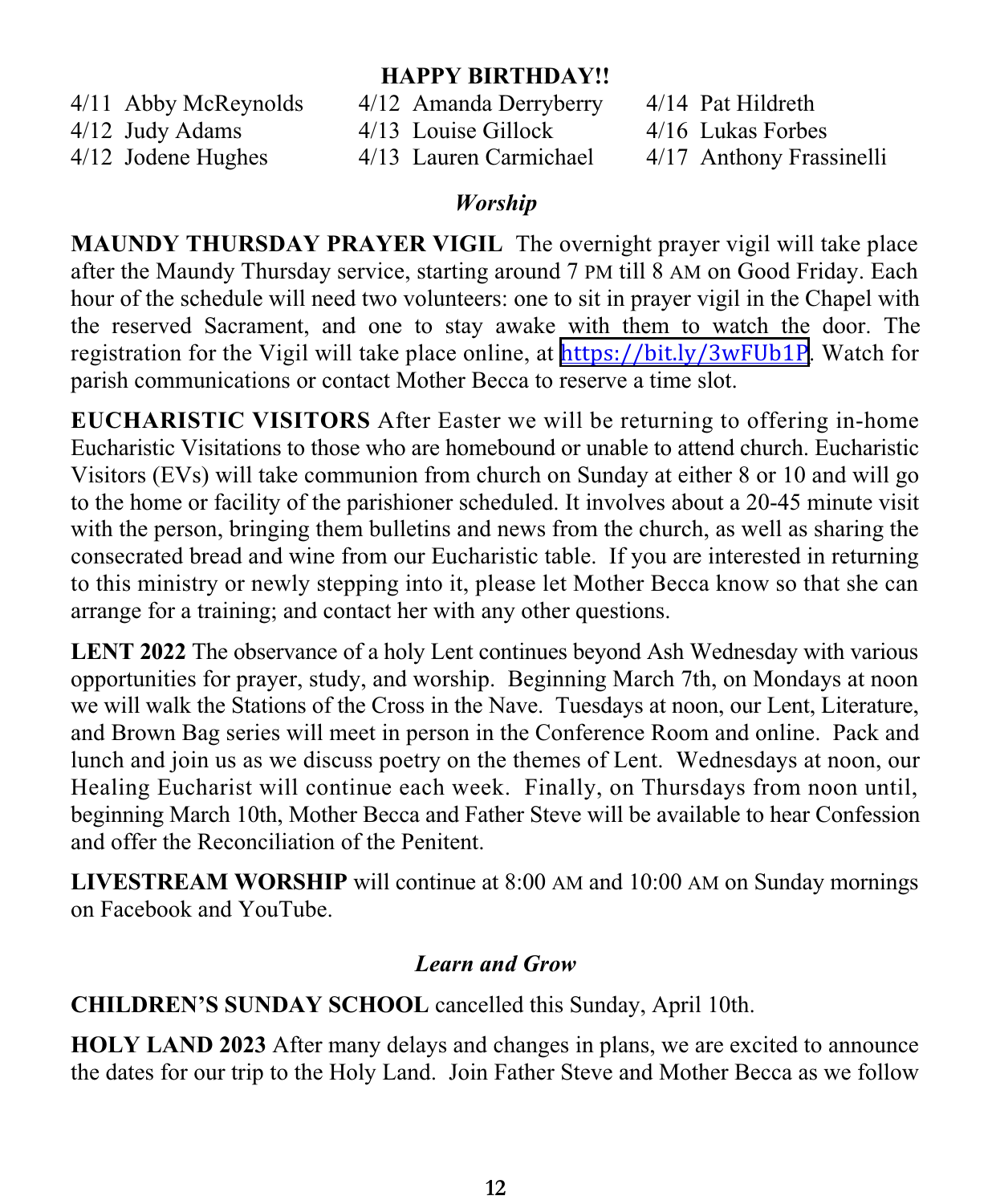in the footsteps of Jesus and the Apostles October 17-25, 2023. To learn more or to register for the trip, go to [portal.myfaithjourneys.com](http://portal.myfaithjourneys.com/) and click to enter the group code 23005.

**COFFEE AND THE GOOD NEWS** Grab a cup of coffee and find a seat in Cate's Lounge for a discussion of the Gospel lesson assigned for each week. This Bible Study is relatively unstructured; just a time to get together and to talk about the Scriptures and how they intersect with our own lives. For more information, contact Father Steve or Mother Becca.

## **SUNDAY SCHOOL FOR YOUTH** has resumed.

**CONVERSATIONS WITH SCRIPTURE** will begin a study of the book of Revelation facilitated by Ken Casey. It meets 9:00-9:45 in the All Saints classroom. All interested are welcome, come and join the discussion or just sit back and listen. Consider dropping in, we think you find us a hospitable bunch.

**CENTERING PRAYER** is Tuesdays at 12:00 PM. We are meeting in the Chapel. Anyone who is interested is welcome. Any questions, please contact Kathy Wise-Leonard at 270 779-5595 or email [billkathyleonard@bellsouth.net](mailto:billkathyleonard@bellsouth.net) or Janice Erbach at 270-904-1164 or email [kassta@jadegrel.net](mailto:kassta@jadegrel.net).

## *Radiate*

**CHURCHES UNITED IN CHRIST HELP MINISTRY** is one of the oldest outreach ministries of Christ Church. In partnership with the three other downtown Christian churches, we attempt to assist families with their electric bill, emergency prescriptions, gasoline for an out of town doctor appointment, etc. For the past several months, the NEED has far exceeded our resources to help. In order to effectively sustain this ministry we need for members to step up with a pledge of \$10 or more per week. The Help Ministry at Christ Church currently distributes about \$1,000 per month to those in need using a voucher system. We only help an individual once every 12 months. Won't you please include a gift to the Help Ministry in your gifts to Christ Church! God Bless

Mary, Mary, Karen, Margie, Susan, and Elaine, Your HELP MINISTRY TEAM

**WEDNESDAY COMMUNITY LUNCH** has started serving sack lunches. We are in need of monetary donations to further our program. Your donations are appreciated and can be put in the offering plate with a designation to WCL or may be made online at <https://www.cecbg.com/secure-giving>. We are also encouraging folks to join our team of volunteers to assemble and serve! Contact Mary Cash ([marygcash@gmail.com](mailto:marygcash@gmail.com)), Janice Erbach [\(kassta@jadegrel.net](mailto:kassta@jadegrel.net)), or Margie Dotson [\(madebg@bellsouth.net\)](mailto:madebg@bellsouth.net) for more information.

**ONLINE GIVING** Make a secure contribution online to the current year operating fund and/or other funds. You can make your donations through the church website.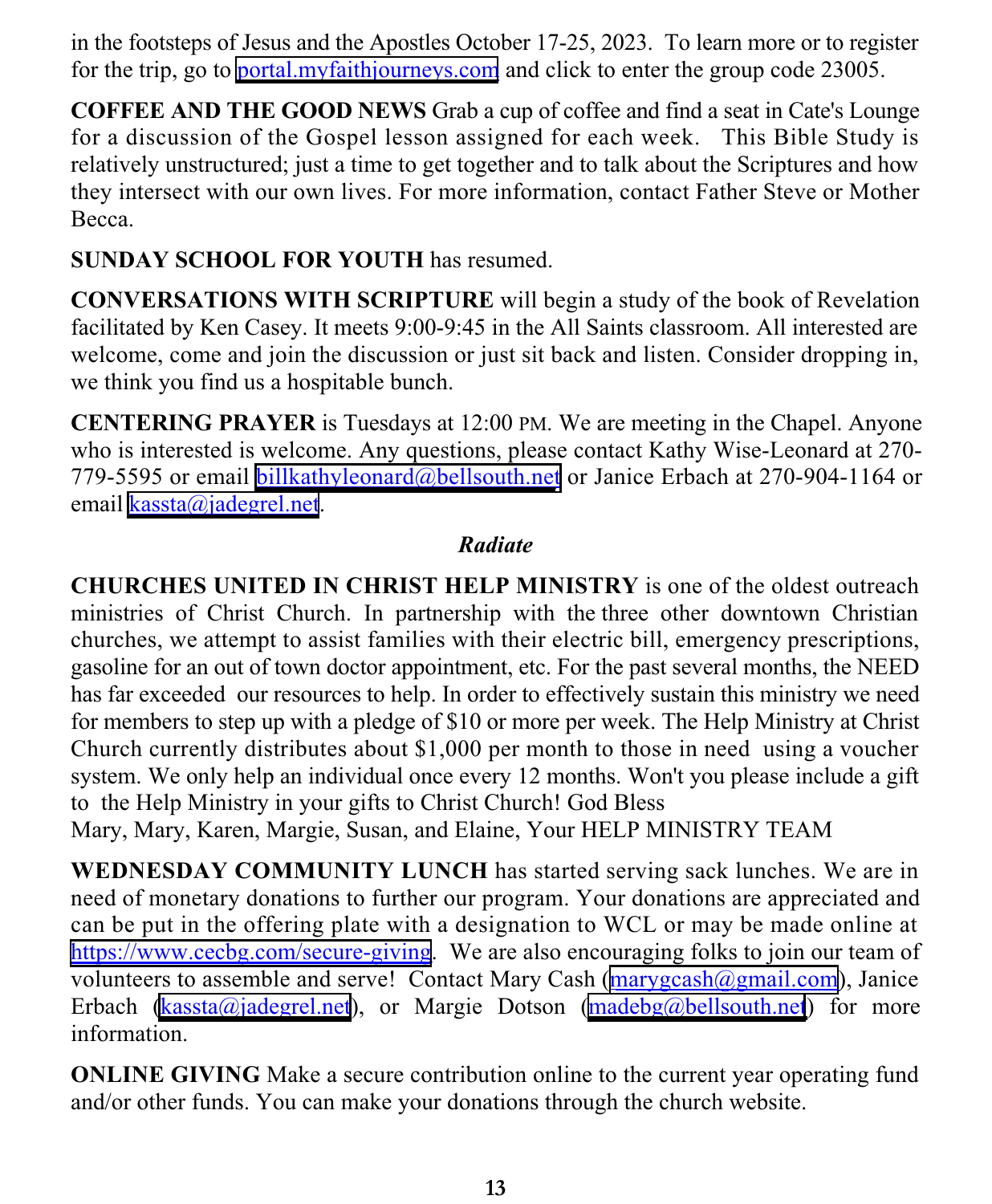#### *General Announcements*

**EASTER FLOWER AND MUSIC** Please fill out the form in your bulletin and donate to the special music and flowers for Easter Day. You can do so on our website or by marking you check "Easter Flowers and Music." Money and forms are due back, today, Sunday, April 10th.

# **Parish Prayer List**

#### **Parishioners of Christ Church**

Judy Adams \*Karen Adams Ruth Anne Bell Jimmy Bohannon Aldis Brunson Claire Campbell Jane Coleman

Angela Collins Dolores Dodd Lois Downs Pat Frederick Dean Gilbert Nick Heil Barbara Keith Paula Morgan

Jo Owsley Fred Siewers Josh Stiles Karen Towell Carroll Travelsted Pat Waddington Jessie Wolfe

#### **Parishioners of Christ Church teaching overseas**

Boo Petersen, South Africa Galen Olmsted, Venezuela

**Parishioners of Christ Church in discernment for ordained ministry**  The Rev. Billy Adams, *student at V. T. S.* The Rev. Ken Casey, *deacon at Christ Church* 

#### **In Thanksgiving**

#### **For our Cloister Community**

#### **In Remembrance**

Laurie Cashero, *sister of Judy Reimer* Jeanette Rayles, *requested by Paul & Betty Young* 

Fran Sowell, *mother of Donnie Sowell*  Lorena Coleman

## **Military serving overseas known by Christ Church parishioners Family of Christ Church parishioners**

Anastasia Arnold, *daughter of Deb Stein*  Nik Avery, *great nephew of Andrea Petty*  Jeremy Bennett, *brother-in-law of Karen Crabtree*  Denita Brady, *step-daughter of Bill Collins*  YaYa Briley, *sister of Dolores Dodd*  Arnold Carter, *father of Brittany Whitlow* Josina Cavallo, *sister of Barbara Powell*  Jan Chastain, *sister-in-law of Terrisa Taylor*  Mark Crabtree, *brother-in-law of Melinda Grimsley*  Bethaney Adams Curry, *daughter of Karen Adams*  Allen Dodd, *husband of Delores Dodd*  Don, *brother of Terrisa Taylor*  Sarah Moore Epperson, *sister of Elizabeth Rhodes*  Bill Escher, *uncle of Stacey Hughes*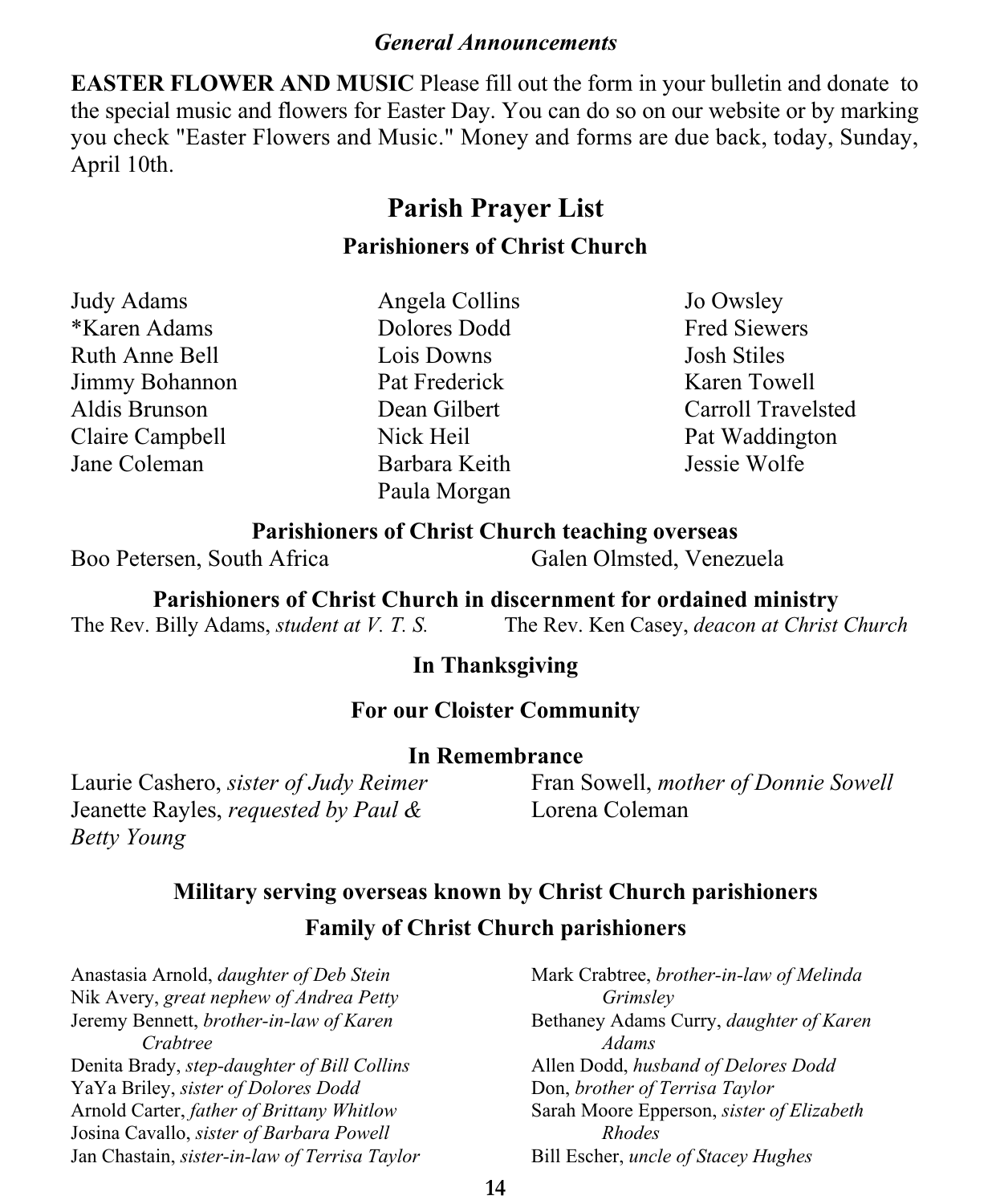Jackie Estes, *sister of Kathy Leonard*  Nancy Farley, *mother of Fonda Hyong*  Hannah Gatland, *granddaughter of Bob & Marti Harrison*  Grant Geyer, *son-in-law of the Hoyng's*  Lala Gullett, stepmother of Vonda Garringer Sally Hertting, *mother of Laurie Joyce*  Doug Hunnewell, *grandson of Maryanne Ringo*  Jessica Jones, *sister of Melinda Grimsley*  Taylor Kent*, granddaughter of Doug Lawhorn* Ray & Donna Knauft, *parents of Terry Knauft*  Jon Kovara, *uncle of Ken Stein*  Colleen MacGregor, *daughter of Mary Anne Ringo*  Wayne MacGregor*, son of Maryanne Ringo* Kim Marcum, *niece of Carol Crowe Carraco*  Adison May, *great granddaughter of Sue Wilson*  Keith & Ann Lee McAllister, *parents of Cary McAllister*  Phillip Morgan, *nephew of Paula Morgan*  John Newton, *father of Andrea Petty*  Daniel Ohrmundt, *brother-in-law of Laurie Joyce*  Adrian Olmsted, *son of Ken Casey*  Devan Parker, *granddaughter of Mary Anne Ringo* 

Amanda Parrish-Block, *daughter of Tillie Botwin*  Bobbie Pedigo, *father of Jenny Morehead*  Ed Pulley, *nephew of Carol Barry*  Angelina Sanchez, *niece of Bruce & Barbara Powell*  Nevada Sanchez, *niece of Bruce & Barbara Powell* \*David Alan Sherman, *nephew of Doug Sherman* Delaney & Sydney Schulten, *granddaughters of Tim & Nancy Huston*  Liz Stein, *daughter of Ken Stein*  James Swick, *son of Cathie Huston*  Coy Tucker, *father of Belinda Palmer*  Nic Turner, *relative of Doug Lawhorn* Aisley Warner, great-*granddaughter of Bonnie Schlicht* Liliana Warner, *granddaughter of Bonnie Schlicht*  Bob & Nita Williams, *brother and sister-in-law of Betty Young*  Mona Wimp, *niece of Portia Wimp*  Emily Young, *granddaughter of Paul & Betty Young* Addie Zaker, *niece of Jan Campbell* 

#### **Others known by Christ Church parishioners**

Sarah Ashford, *requested by Don Goidel*  Kayla Bailey, *requested by Richard Greer*  Jody Blake, *requested by Karen Adams* Gunther Brock, *requested by Maryanne Ringo*  Gail Brookman, *requested by Shawn Rhodes*  C, *requested by Laurie Joyce* Francisca Cartagnea, *requested by Laurie Joyce* Jared Carter, *requested by Janet Flora*  Chelsea, *requested Don & Lou Goidel* Jerry Cherry, *requested by Tillie Botwin* Mary Louise Cherry, *requested by Tillie Botwin* Grover Dils, *requested by Doug Lawhorn*  Tenzin Dolkar, *requested by Ken Casey*  Josey Edwards, *requested by Laura Goodwin*  Debbie Embry and family, *requested by Laurie Joyce*  Elizabeth Fox, *requested by George Anna McKenzie* 

Jean Gibbens, *requested by George Anna McKenzie*  Chuck & Cheryl Glass, *requested by Bill Riedel*  Chad Hamm, *requested by Janet Grider*  Betsy Harned, *requested by Susan Cook* Howard, *requested by Karen Robeson*  Amelia Beth Jarboe, *requested by LaJuana Wilcher*  Roberta Johnson, *requested by Doris Love Hunt* Glenn LaFantasie, *requested by Carol Carraco*  Magdelena*, requested by Laurie Joyce*  Bob Monteiro, *requested by Terry Knauft*  Pat Mouser, *requested by Matilda Botwin* John Warren Oakes, *requested by Suzanne Hanratty*  Britt O'Brien, *requested by Susan Cook*  Glenn Perkinson, *requested by Patsy Sloan*  Liz Preston, *requested by Suellen Carbin*